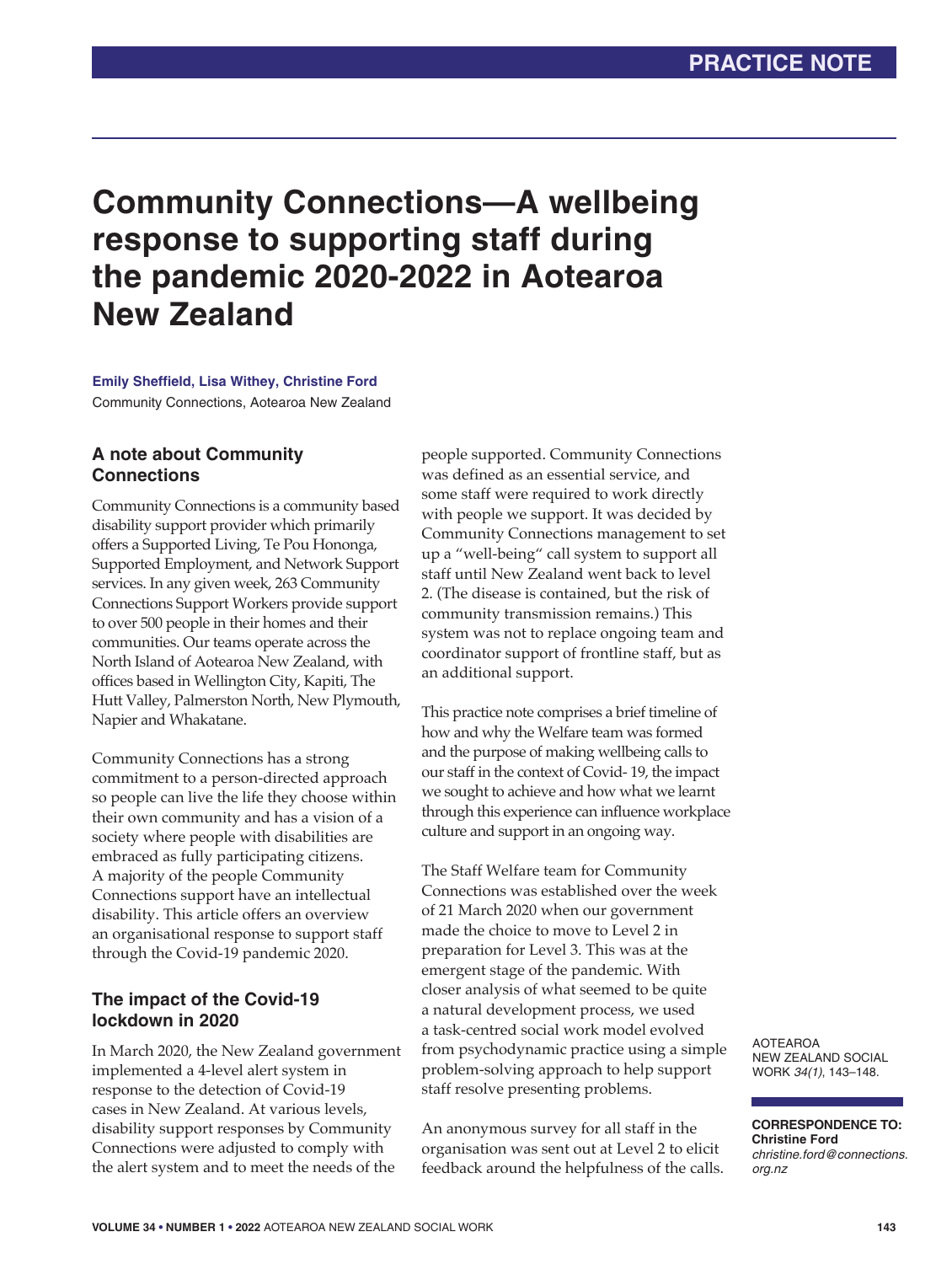### **Purpose of the welfare team development**

The senior leadership of Community Connections wanted to make sure that staff were connected and coping with what was being asked of them over this stressful time. The calls would also serve as a mechanism to alert senior leadership to any unmet staff needs, unresolved issues, and good practice examples that could be disseminated throughout the organisation.

There was a desire to incorporate our organisational values by using a "strengths based" approach to our conversations, that included legitimising people's experiences and listening to staff concerns and worries. Community Connections wanted to ensure we were triaging any staff who we considered might require extra support, and also helped people to identify their natural supports.

There was a quick turnaround, with a member of the senior leadership team and a behaviour specialist tasked with setting up the response and identifying team members. A script was developed to guide team members in their communication and a database of staff with a correlating recordkeeping line so the conversation could flow smoothly. This is shown in an example from the spreadsheet (Figure 1).

There were initially four members of the team, and it was identified that it was important for them to receive group supervision to discuss their experience. This was to ensure that no members of the team were adversely emotionally affected by hearing repeated stories of others' experiences.

The team spoke with their own teams about their engagement in the welfare team and

made sure to clearly communicate the purpose and boundaries of the calls—this allowed for a dialogue between the senior leadership team and the co-ordinators that promoted the trust relationship. Initially, communication was effective, so we were able to check that the process that had been developed organisationally was in line with the government response.

There was soon a need to add more people to the team, when it became clear that with the shifting workload it was not manageable for us to make 260 calls between four people once per week. Due to not being able to meet this demand, we moved to one call every two weeks and sent a letter out to all staff via the Executive Director (ED) to let staff know what they could expect from our team.

Team members came from a variety of roles within the organisation: employment support, senior management, behaviour support, and support workers. All team members were chosen because they had demonstrated the skills of quickly building rapport with people and were good listeners and mature practitioners.

# **Findings**

- Broadly, we noticed that the transition periods were the most challenging for our teams, with people being stressed about how the support they provide, and their personal experience would change depending on the government alert level.
- We also noticed these periods had the potential to impact the people we support; here the clear communication from leadership helped people to remain calm and the team to stay on message.

| Person     |            |                                  | Anv             | Kev           |       |               | Information |               |
|------------|------------|----------------------------------|-----------------|---------------|-------|---------------|-------------|---------------|
| spoken to/ | <b>How</b> | <b>How</b>                       | <b>concerns</b> | <b>issues</b> | Ideas |               | elevated to |               |
| message    | are they   | are they                         | they have       | they are      | they  |               | management  | Emergent      |
| left?      |            | physically? emotionally? (work)? |                 | facing        | have  | <b>Region</b> | I Yes /No   | <b>issues</b> |

*Figure 1. Prompts for Structured Conversations Reflective of the Mana Wairoa Framework*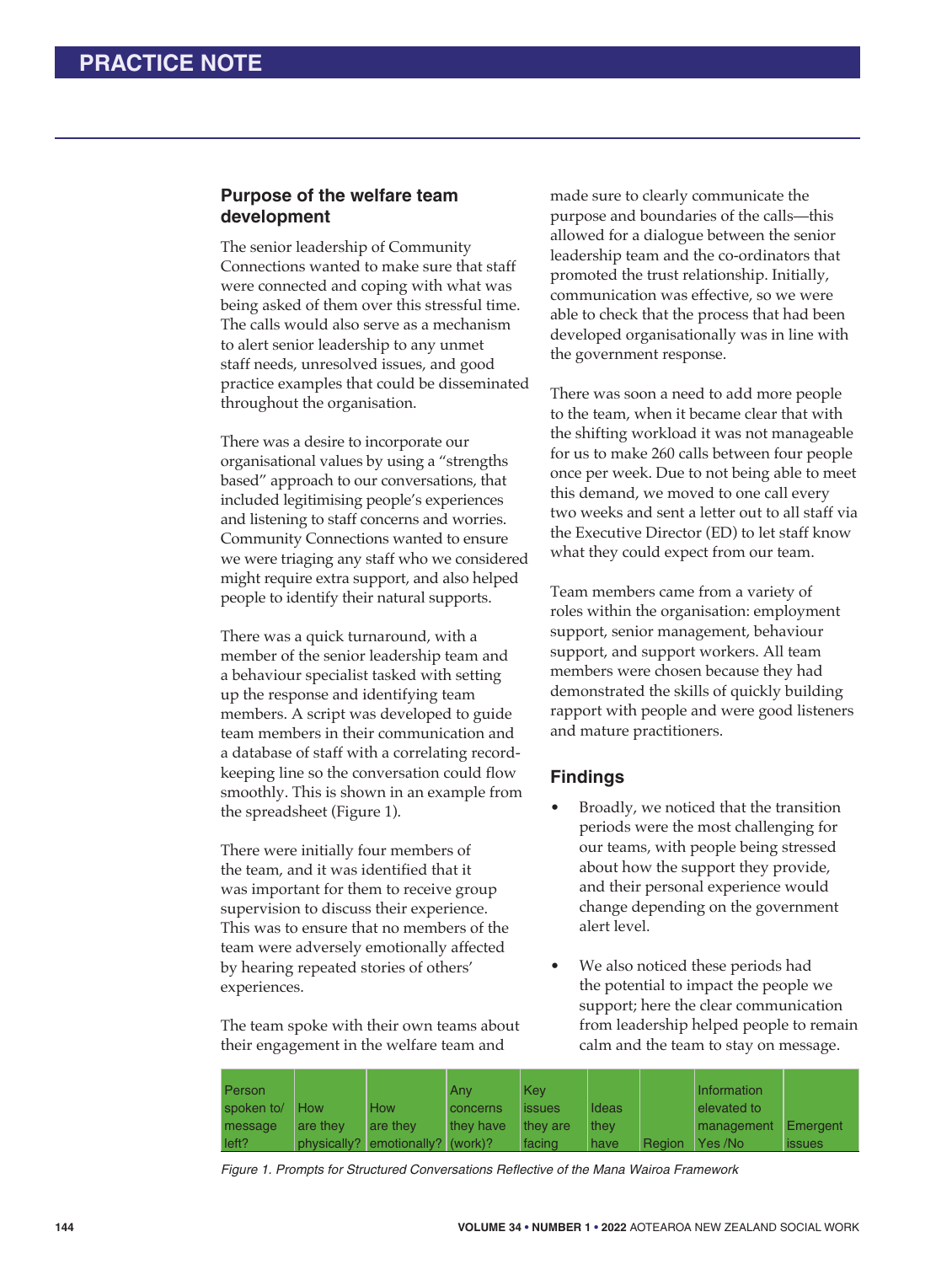- People are adaptive, particularly support workers.
- Our staff have good ideas and are receptive to innovation.
- Practising what we preach; this calling system was appreciated as a support tool, people appreciated the calls and recognised that it was in line with our organisation's mission statement. Modelling the importance of checking in with people and community and culture as a part of our mission statement.
- It was noted that some staff, because of the complexity of their role, or their own personal circumstances, required additional support. These people were allocated one person on the team to talk with and received a weekly scheduled call.
- The survey of staff had a low response rate of 26%. Of those responses 79% found the calls *somewhat helpful* to *very helpful*, and 19% found the calls *unhelpful*.

### **Impact on the Welfare team**

We found that there was a cumulative effect on the people making the calls, hearing other people's experience as well as processing their own, unique situation. Recipients have a choice as to whether to share information or not; whereas the wellbeing team has had a lot of information and people's collective stresses to process. This information has now informed future practice for the Wellbeing team, the people assembled to do the work are selected for their level of maturity, their competency with reflective practice and ability to effectively utilise supervision.

There were also reputational impacts. We learned from a number of staff members who had worked for other organisations during various other crises; they commented on the response, including one person who spoke externally about the quality of the support and communication response from our

organisation. This was primarily anecdotal; however, if we could transition to this being an ongoing feature of our organisation this could have positive impacts on staff retention.

Unintended consequences were not just picking up any "slack" but also mitigating health and safety risks and supporting people to feel valued. The team noticed that they felt proud of the work we had done and what had been accomplished in a short time frame.

### **Discussion**

The team have discussed how the practice knowledge gained could be replicated to respond to a natural disaster and reflected how that might work due to everyone experiencing the trauma collectively during these events. The outcome was a recommendation that regional wellbeing leaders be incorporated into the Health and Safety teams.

Without limits on call time, we found practically there was a maximum number of total hours or people that each caller deal with to achieve quality or helpful outcomes.

Supervision from senior leadership is necessary for the team to reassess what is going on in their personal lives and how that can impact on calls. This was a relatively informal, facilitated catch-up or sharing circle that sought to develop team strategies, explore emotional load, form a cohesive response and adapt changing needs with the ebb and flow of government/societal changes. It was important, however, to have an experienced social worker to facilitate these sessions.

The script was helpful in the beginning to make sure, as a team, were on message and introducing ourselves in a neutral way. Making sure to outline key points, for example: "we are here as additional support, not taking the place of a co-ordinator or team leader", and "you should still use all of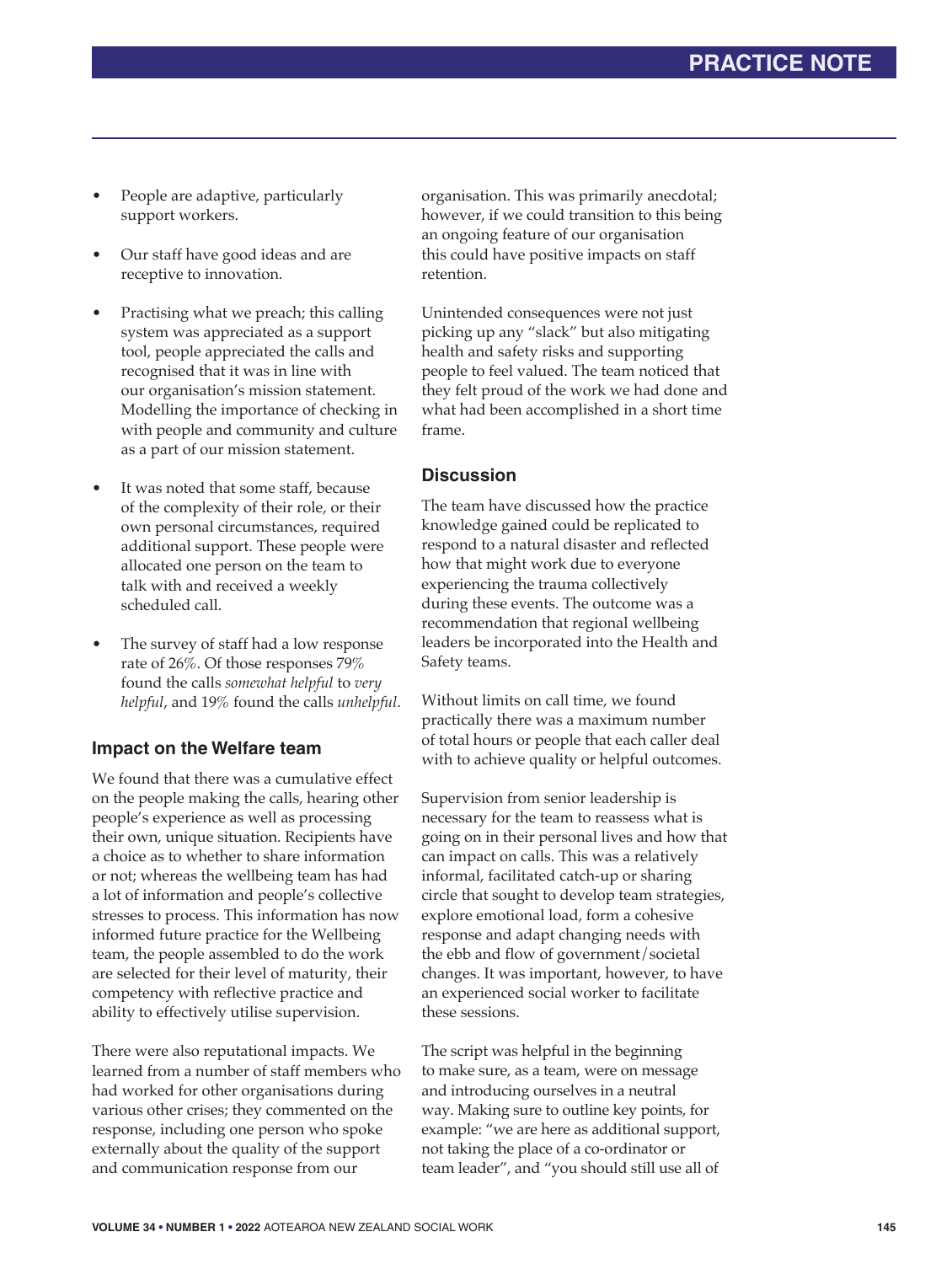the usual channels for discussing particular workplace issues with your manager colleagues." Doing this meant we were able to take records of how people were coping more broadly and follow up where necessary.

Health and safety challenges in future might require scenario-based scripts for identified heightened risk factors. For example, someone in our organisation having Covid-19; what messages do we need to affirm to the team? what information needs to be gathered and who will synthesise that information? The script used was developed initially by leading team members and adapted situationally by the team depending on conversations and needs of staff.

We modelled the importance of checking in with people, being kind and building fellowship and resilience with teams. The Wellbeing team all thought that incorporating more peer support within the organisation would be another good outcome from what has occurred—we are currently developing a mental health training module as part of our onboarding and lessons from this will be incorporated into the way we deliver this training.

There was also a clear process identified within the well-being team that all coordinators were contacted if there was an identified need for support. All staff were informed of this process.

### **Refl ections**

Community Connections aims to support people with a disability and/or health conditions to develop the natural supports necessary to enable them to live in their own home, to connect with their community and to enjoy an independent, fulfilling life. It was noted that this aim was mirrored in the support calls from the Wellbeing team when we talked with people about how they could utilise their natural supports to promote their own wellbeing, and also assist people to connect with additional community support if required.

It was also noted that support workers felt "less isolated" in their practice by having the opportunity to connect with others in the organisation outside of their team through the Wellbeing calls, but also by sharing practice examples that had been successful when supporting people during the Covid -19 lockdown.

Wellbeing calls were not limited to frontline support workers but included all people in the organisation from support workers to the Executive Director, including auxiliary staff. Feedback from staff was that people developed a feeling that they were part of an organisation that responded to the Covid-19 lockdown together.

# **The 2021 lockdown 17 August 2021–31 August 2021 Actions and refl ection**

Aotearoa New Zealand went into another Level 41 lockdown on 17 August 2021, for two weeks. The Wellbeing team went into action and within two days we began making calls to essential frontline support workers. We inducted two new members to the team, including a Kaiārahi<sup>2</sup> who has been working with teams to develop a self-managing approach to their work and develop understanding around our new Mana Wai Ora<sup>3</sup> framework.

We used the same script and created a new spreadsheet for calls, we recorded data in the same way—we were able to connect the team with the appropriate support from their coordinators where there was uncertainty.

We decided also to prioritise contact to Support Workers providing essential support. In the interim period between lockdowns, we had made individualised plans for each person we support. We identified that people in Te Rito o Rehua<sup>4</sup> and Te Pou Hononga<sup>5</sup>, were also prioritised due to the intensive and frequent support needed by individuals in these services.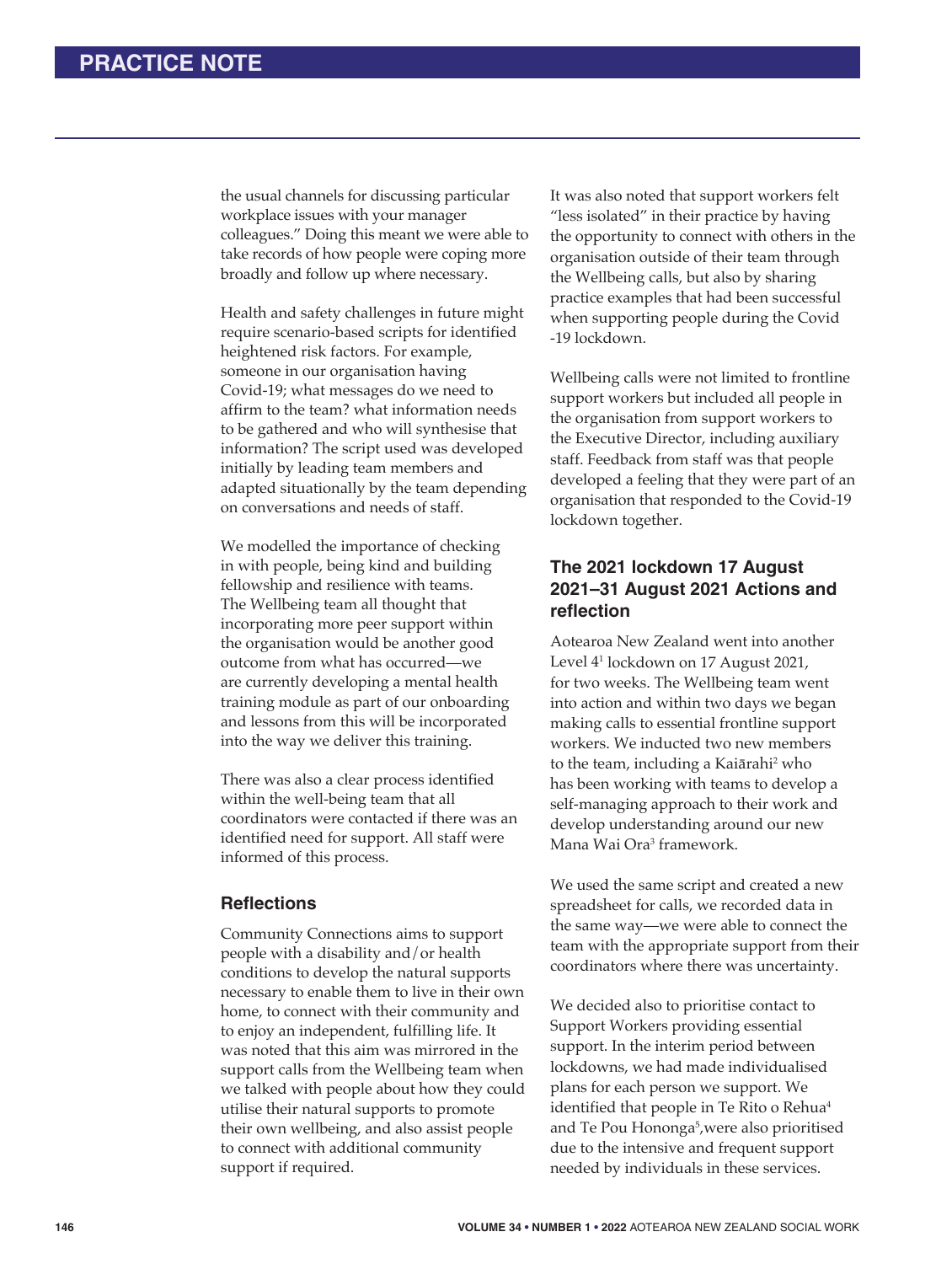As an organisation, we had already developed strict protocols as many of these team members work in a number of homes and the risk of cross-infection was high; therefore, we knew the stress levels from some people would likely be higher, particularly those with family members and others to support in their own lives.

Once we completed these calls, we found that many people did not answer the calls or were not too worried about the lockdown, they were understandably prepared for a "short sharp" lockdown- although as it turned out the Auckland area ended up being in level 3 for a total of nine weeks.

Some key takeaways (it is worth noting that these points were taken from the brief notes captured by our team so they should be taken as indicators of the broader response):

- Of 318 employees, we managed to speak directly with or texted 211
- One staff member had passed away since we last used the spreadsheet (not Covid related)
- Physical health—we had one person with a serious reaction to the PPE-7
- Of the 211 direct contacts with staff. three calls had information that needed to be elevated to Coordinators, the implication from this being that staff felt well prepared and communicated with
- 56 people of the 211 we had direct contact with had ideas for things we could do to improve services
- Of the 211 people we spoke with, we recorded 13 people struggling emotionally, feeling overwhelmed or worried about the community spread of the virus and five people specifically mentioned feeling isolated
- Three people commented on poor communication from the organisation
- Five people made a general complaint
- Three people made a specific compliment about the organisation
- Five people specifically mentioned completing training modules
- By far the biggest stressor for our staff was managing family obligations whilst doing their job, particularly those with children also at home.

Overall, staff were comfortable with the individualised plans and protocols that had been developed since our last lockdown and seemed more relaxed and able to handle the challenges presented by the lockdown. They also reported feeling (largely) happy with the communication they had received from the organisation. It was unknown at the start of this lockdown how long it would last, we knew it would be reviewed after two weeks, so many people initially reported enjoying the lockdown.

Community Connections' work during this period would have been much more challenging if we have been operating in the city of Auckland, although as an organisation we have had periods where we have had regions in different Level stages providing an added element of complexity for communication with teams. Due to our Hawkes Bay Kaiārahi coming onboard to the Wellbeing team in the first two months of their job, they reported experiencing a great opportunity to develop relationships with many staff members in a short period of time.

This lockdown was less stressful for people; they broadly reported knowing what they had to do and completed tasks efficiently and with confidence. This Wellbeing kaupapa has been fully integrated into the Community Connections' dynamic response to health and safety challenges and significant events; it has also become part of our everyday practice.